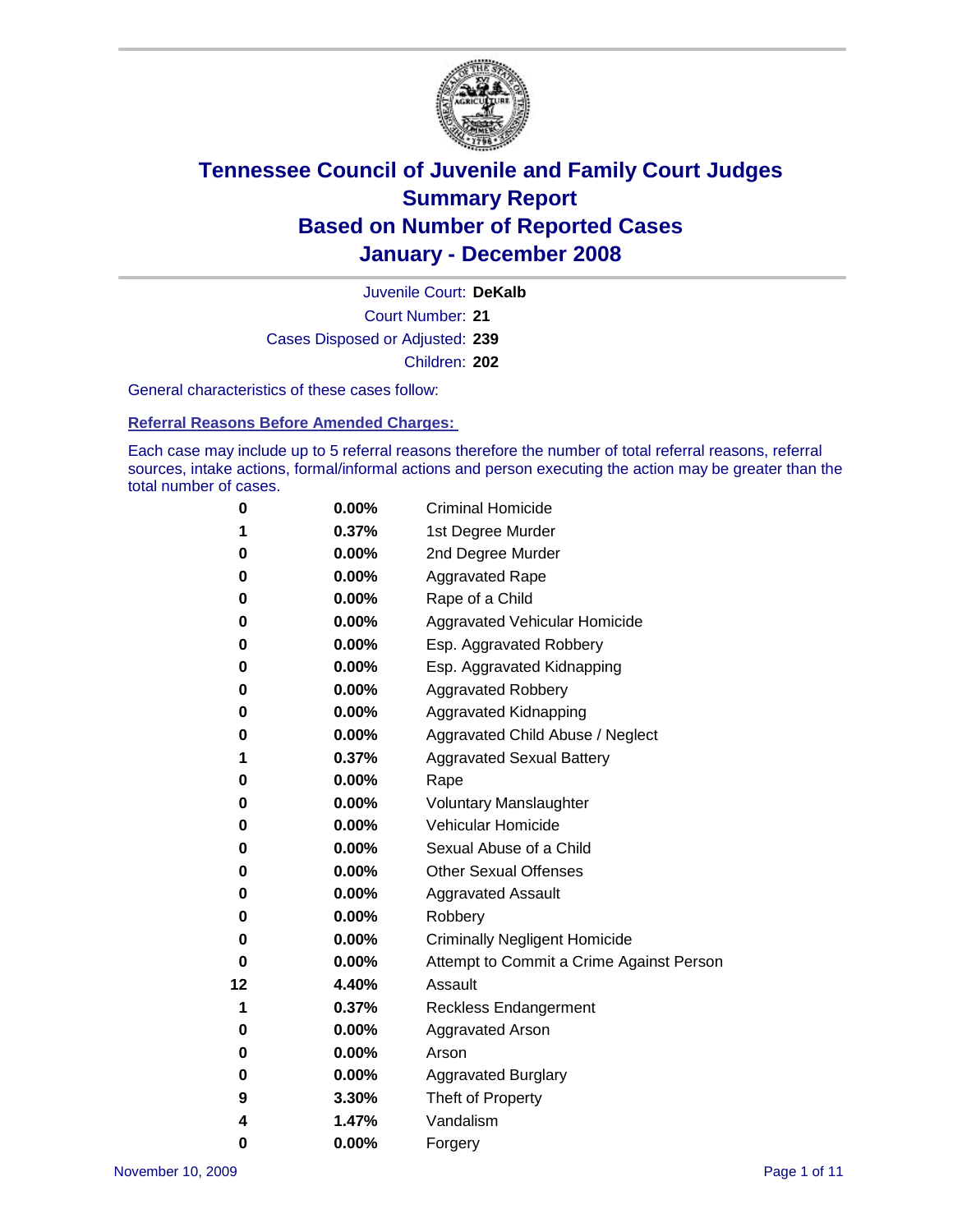

Court Number: **21** Juvenile Court: **DeKalb** Cases Disposed or Adjusted: **239** Children: **202**

### **Referral Reasons Before Amended Charges:**

Each case may include up to 5 referral reasons therefore the number of total referral reasons, referral sources, intake actions, formal/informal actions and person executing the action may be greater than the total number of cases.

| 0            | 0.00%  | <b>Worthless Checks</b>                                     |  |  |  |
|--------------|--------|-------------------------------------------------------------|--|--|--|
| 0            | 0.00%  | Illegal Possession / Fraudulent Use of Credit / Debit Cards |  |  |  |
| 0            | 0.00%  | <b>Burglary</b>                                             |  |  |  |
| 1            | 0.37%  | Unauthorized Use of a Vehicle                               |  |  |  |
| 0            | 0.00%  | <b>Cruelty to Animals</b>                                   |  |  |  |
| 1            | 0.37%  | Sale of Controlled Substances                               |  |  |  |
| 6            | 2.20%  | <b>Other Drug Offenses</b>                                  |  |  |  |
| 6            | 2.20%  | <b>Possession of Controlled Substances</b>                  |  |  |  |
| 0            | 0.00%  | <b>Criminal Attempt</b>                                     |  |  |  |
| 0            | 0.00%  | Carrying Weapons on School Property                         |  |  |  |
| 0            | 0.00%  | Unlawful Carrying / Possession of a Weapon                  |  |  |  |
| 0            | 0.00%  | <b>Evading Arrest</b>                                       |  |  |  |
| 0            | 0.00%  | <b>Escape</b>                                               |  |  |  |
| 1            | 0.37%  | Driving Under Influence (DUI)                               |  |  |  |
| 9            | 3.30%  | Possession / Consumption of Alcohol                         |  |  |  |
| 0            | 0.00%  | Resisting Stop, Frisk, Halt, Arrest or Search               |  |  |  |
| 0            | 0.00%  | <b>Aggravated Criminal Trespass</b>                         |  |  |  |
| 2            | 0.73%  | Harassment                                                  |  |  |  |
| 0            | 0.00%  | Failure to Appear                                           |  |  |  |
| 0            | 0.00%  | Filing a False Police Report                                |  |  |  |
| $\mathbf{2}$ | 0.73%  | Criminal Impersonation                                      |  |  |  |
| 12           | 4.40%  | <b>Disorderly Conduct</b>                                   |  |  |  |
| $\mathbf{2}$ | 0.73%  | <b>Criminal Trespass</b>                                    |  |  |  |
| 0            | 0.00%  | <b>Public Intoxication</b>                                  |  |  |  |
| 0            | 0.00%  | Gambling                                                    |  |  |  |
| 74           | 27.11% | <b>Traffic</b>                                              |  |  |  |
| 1            | 0.37%  | <b>Local Ordinances</b>                                     |  |  |  |
| 1            | 0.37%  | Violation of Wildlife Regulations                           |  |  |  |
| 0            | 0.00%  | Contempt of Court                                           |  |  |  |
| 17           | 6.23%  | Violation of Probation                                      |  |  |  |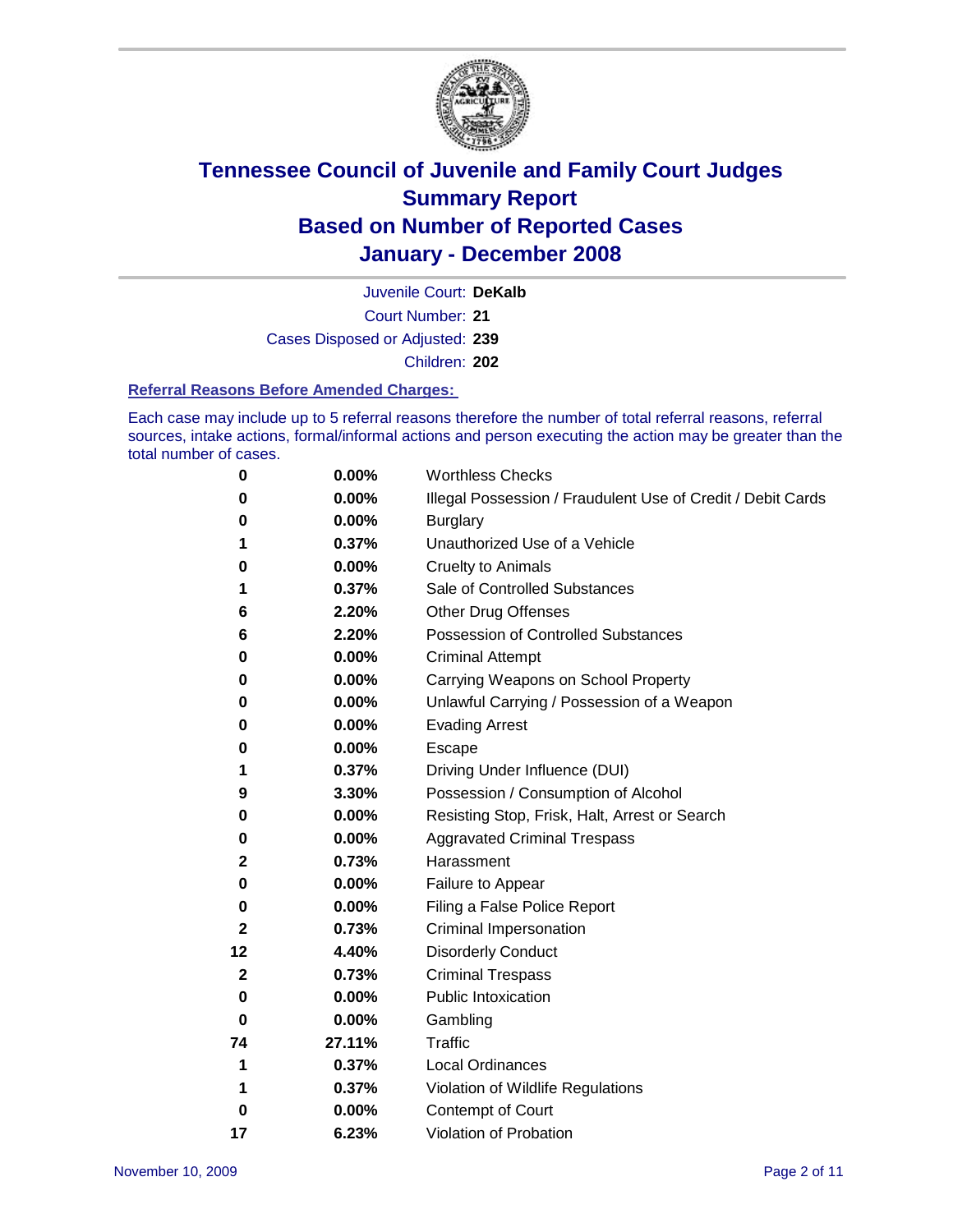

Court Number: **21** Juvenile Court: **DeKalb** Cases Disposed or Adjusted: **239** Children: **202**

### **Referral Reasons Before Amended Charges:**

Each case may include up to 5 referral reasons therefore the number of total referral reasons, referral sources, intake actions, formal/informal actions and person executing the action may be greater than the total number of cases.

| $\bf{0}$ | $0.00\%$ | <b>Violation of Aftercare</b>          |
|----------|----------|----------------------------------------|
| 28       | 10.26%   | Unruly Behavior                        |
| 22       | 8.06%    | Truancy                                |
| 12       | 4.40%    | In-State Runaway                       |
| 1        | 0.37%    | Out-of-State Runaway                   |
| 30       | 10.99%   | Possession of Tobacco Products         |
| 0        | 0.00%    | Violation of a Valid Court Order       |
| 17       | 6.23%    | <b>Violation of Curfew</b>             |
| 0        | 0.00%    | <b>Sexually Abused Child</b>           |
| 0        | 0.00%    | <b>Physically Abused Child</b>         |
| 0        | 0.00%    | Dependency / Neglect                   |
| 0        | 0.00%    | <b>Termination of Parental Rights</b>  |
| 0        | 0.00%    | <b>Violation of Pretrial Diversion</b> |
| 0        | 0.00%    | Violation of Informal Adjustment       |
| 0        | 0.00%    | <b>Judicial Review</b>                 |
| 0        | $0.00\%$ | <b>Administrative Review</b>           |
| 0        | $0.00\%$ | <b>Foster Care Review</b>              |
| 0        | 0.00%    | Custody                                |
| 0        | 0.00%    | Visitation                             |
| 0        | 0.00%    | Paternity / Legitimation               |
| 0        | 0.00%    | <b>Child Support</b>                   |
| 0        | 0.00%    | <b>Request for Medical Treatment</b>   |
| 0        | 0.00%    | <b>Consent to Marry</b>                |
| 0        | $0.00\%$ | Other                                  |
| 273      | 100.00%  | <b>Total Referrals</b>                 |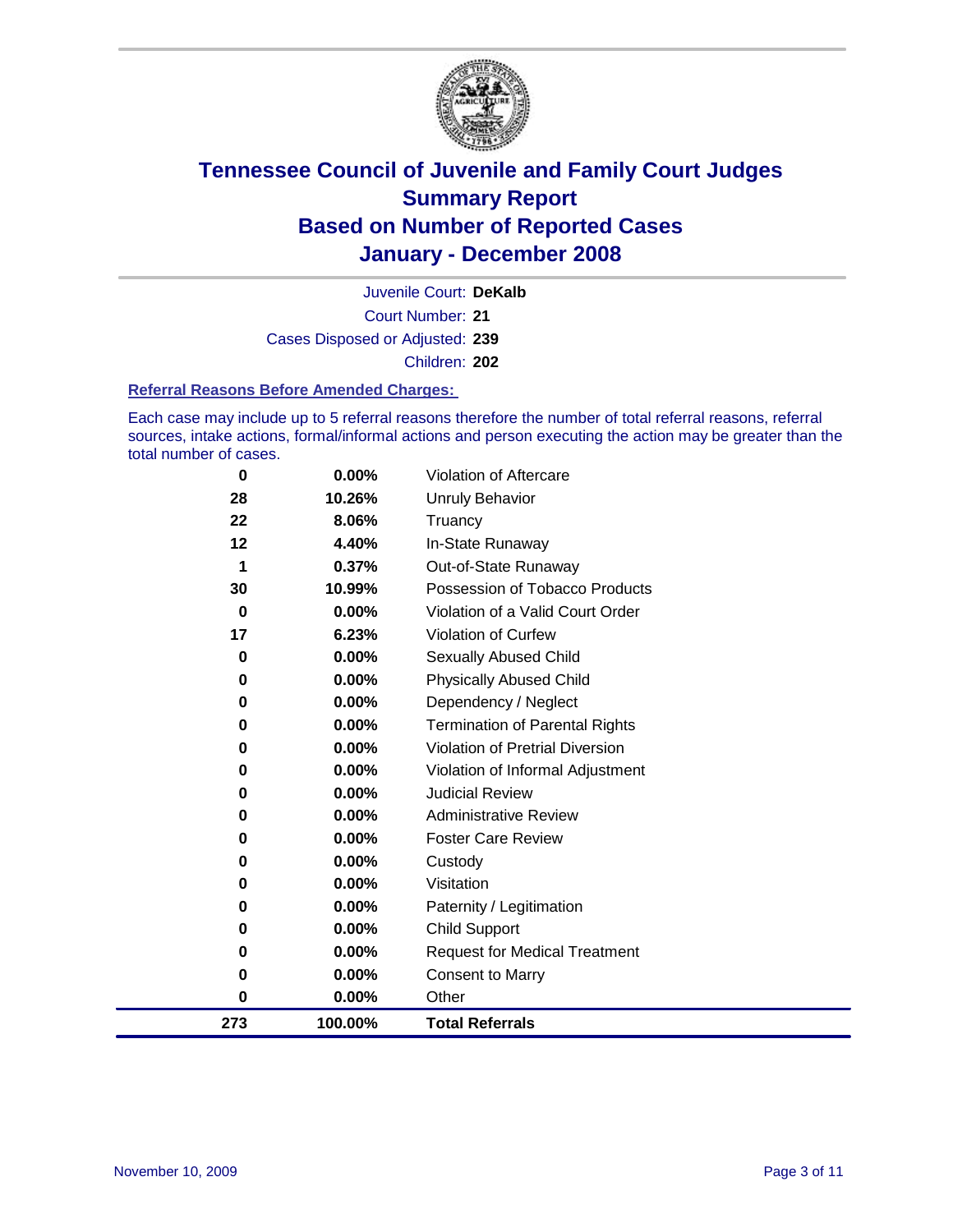

|                            |                                 | Juvenile Court: DeKalb |  |  |  |  |
|----------------------------|---------------------------------|------------------------|--|--|--|--|
|                            | Court Number: 21                |                        |  |  |  |  |
|                            | Cases Disposed or Adjusted: 239 |                        |  |  |  |  |
|                            |                                 | Children: 202          |  |  |  |  |
| <b>Referral Sources: 1</b> |                                 |                        |  |  |  |  |
| 134                        | 49.08%                          | Law Enforcement        |  |  |  |  |

| 273 | 100.00%  | <b>Total Referral Sources</b>     |
|-----|----------|-----------------------------------|
| 0   | $0.00\%$ | Other                             |
| 0   | $0.00\%$ | Unknown                           |
| 0   | 0.00%    | Hospital                          |
| 0   | 0.00%    | Child & Parent                    |
| 6   | 2.20%    | Victim                            |
| 0   | 0.00%    | <b>Other Court</b>                |
| 0   | 0.00%    | Social Agency                     |
| 1   | 0.37%    | <b>Court Staff</b>                |
| 0   | 0.00%    | <b>District Attorney's Office</b> |
| 12  | 4.40%    | <b>Other State Department</b>     |
| 18  | 6.59%    | <b>DCS</b>                        |
| 0   | 0.00%    | <b>CSA</b>                        |
| 79  | 28.94%   | School                            |
| 0   | 0.00%    | Self                              |
| 0   | 0.00%    | Relatives                         |
| 23  | 8.42%    | Parents                           |
| 134 | 49.08%   | Law Enforcement                   |

### **Age of Child at Referral: 2**

| 202 | 100.00%  | <b>Total Child Count</b> |
|-----|----------|--------------------------|
| 0   | $0.00\%$ | Unknown                  |
| 0   | 0.00%    | Ages 19 and Over         |
| 65  | 32.18%   | Ages 17 through 18       |
| 92  | 45.54%   | Ages 15 through 16       |
| 28  | 13.86%   | Ages 13 through 14       |
| 13  | 6.44%    | Ages 11 through 12       |
| 4   | 1.98%    | Ages 10 and Under        |
|     |          |                          |

<sup>1</sup> If different than number of Referral Reasons (273), verify accuracy of your court's data.

One child could be counted in multiple categories, verify accuracy of your court's data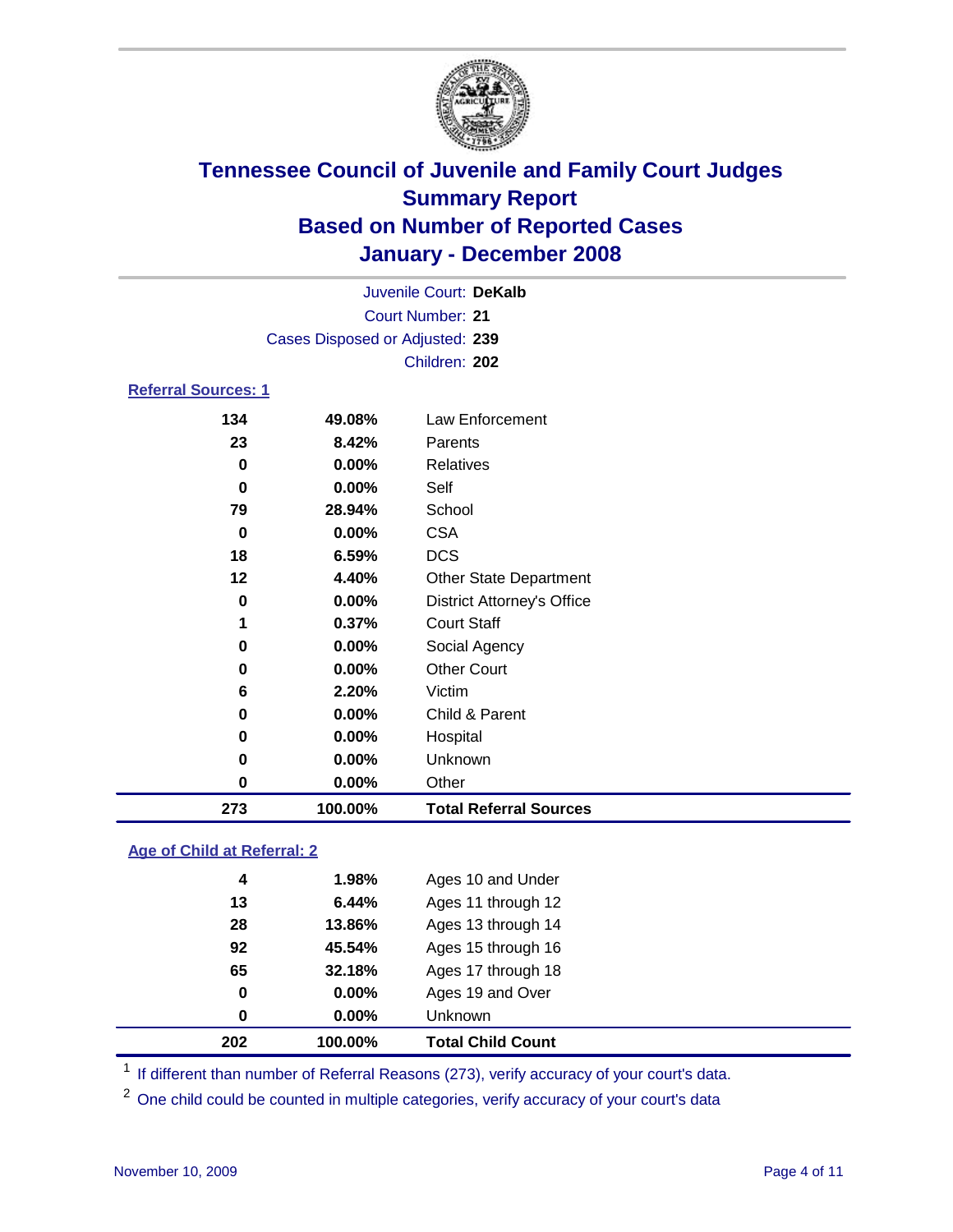

| Juvenile Court: DeKalb                  |                                 |                          |  |  |  |  |
|-----------------------------------------|---------------------------------|--------------------------|--|--|--|--|
| Court Number: 21                        |                                 |                          |  |  |  |  |
|                                         | Cases Disposed or Adjusted: 239 |                          |  |  |  |  |
|                                         |                                 | Children: 202            |  |  |  |  |
| Sex of Child: 1                         |                                 |                          |  |  |  |  |
| 143                                     | 70.79%                          | Male                     |  |  |  |  |
| 59                                      | 29.21%                          | Female                   |  |  |  |  |
| $\bf{0}$                                | 0.00%                           | Unknown                  |  |  |  |  |
| 202                                     | 100.00%                         | <b>Total Child Count</b> |  |  |  |  |
| Race of Child: 1                        |                                 |                          |  |  |  |  |
| 185                                     | 91.58%                          | White                    |  |  |  |  |
| 7                                       | 3.47%                           | African American         |  |  |  |  |
| 0                                       | 0.00%                           | Native American          |  |  |  |  |
| 0                                       | 0.00%                           | Asian                    |  |  |  |  |
| $\bf{0}$                                | 0.00%                           | Mixed                    |  |  |  |  |
| 10                                      | 4.95%                           | Unknown                  |  |  |  |  |
| 202                                     | 100.00%                         | <b>Total Child Count</b> |  |  |  |  |
| <b>Hispanic Origin: 1</b>               |                                 |                          |  |  |  |  |
| 17                                      | 8.42%                           | Yes                      |  |  |  |  |
| 174                                     | 86.14%                          | <b>No</b>                |  |  |  |  |
| 11                                      | 5.45%                           | Unknown                  |  |  |  |  |
| 202                                     | 100.00%                         | <b>Total Child Count</b> |  |  |  |  |
| <b>School Enrollment of Children: 1</b> |                                 |                          |  |  |  |  |
| 163                                     | 80.69%                          | Yes                      |  |  |  |  |
| 3                                       | 1.49%                           | No                       |  |  |  |  |
| 36                                      | 17.82%                          | Unknown                  |  |  |  |  |
| 202                                     | 100.00%                         | <b>Total Child Count</b> |  |  |  |  |

One child could be counted in multiple categories, verify accuracy of your court's data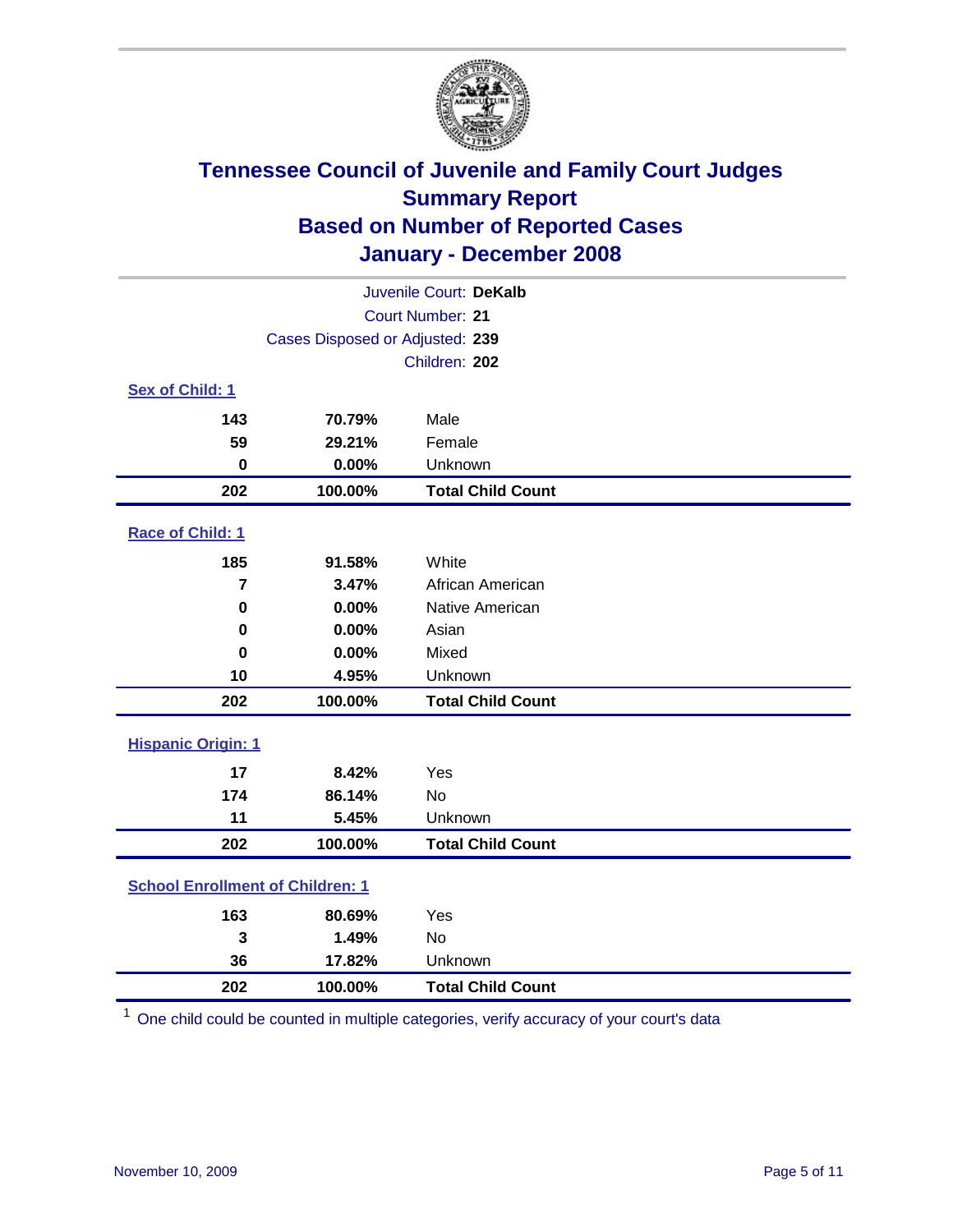

Court Number: **21** Juvenile Court: **DeKalb** Cases Disposed or Adjusted: **239** Children: **202**

### **Living Arrangement of Child at Time of Referral: 1**

| 202          | 100.00%  | <b>Total Child Count</b>     |
|--------------|----------|------------------------------|
| 0            | 0.00%    | Other                        |
| 62           | 30.69%   | Unknown                      |
| 1            | $0.50\%$ | Independent                  |
| 0            | $0.00\%$ | In an Institution            |
| 0            | $0.00\%$ | In a Residential Center      |
| 13           | 6.44%    | In a Group Home              |
| 1            | $0.50\%$ | With Foster Family           |
| $\mathbf{2}$ | 0.99%    | With Adoptive Parents        |
| 4            | 1.98%    | <b>With Relatives</b>        |
| 13           | 6.44%    | With Father                  |
| 59           | 29.21%   | With Mother                  |
| 15           | 7.43%    | With Mother and Stepfather   |
| 5            | 2.48%    | With Father and Stepmother   |
| 27           | 13.37%   | With Both Biological Parents |
|              |          |                              |

### **Type of Detention: 2**

| 239 | 100.00%       | <b>Total Detention Count</b> |
|-----|---------------|------------------------------|
|     | 0.42%<br>1    | Other                        |
| 226 | 94.56%        | Does Not Apply               |
|     | 0.42%<br>1    | <b>Unknown</b>               |
|     | $0.00\%$<br>0 | <b>Psychiatric Hospital</b>  |
|     | $0.00\%$<br>0 | Jail - No Separation         |
|     | $0.00\%$<br>0 | Jail - Partial Separation    |
|     | $0.00\%$<br>0 | Jail - Complete Separation   |
| 11  | 4.60%         | Juvenile Detention Facility  |
|     | $0.00\%$<br>0 | Non-Secure Placement         |
|     |               |                              |

<sup>1</sup> One child could be counted in multiple categories, verify accuracy of your court's data

<sup>2</sup> If different than number of Cases (239) verify accuracy of your court's data.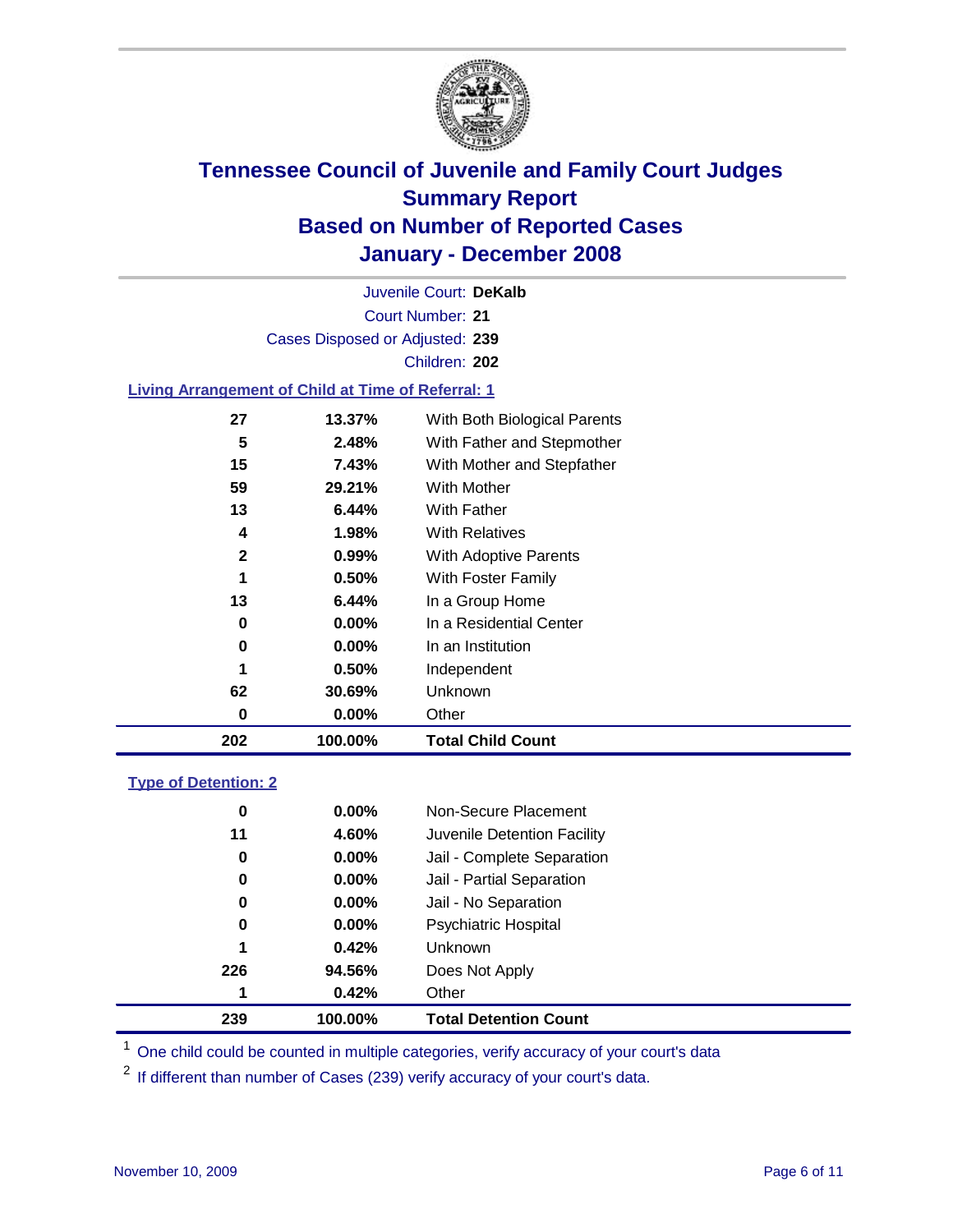

| Juvenile Court: DeKalb                             |                                 |                                      |  |  |  |  |
|----------------------------------------------------|---------------------------------|--------------------------------------|--|--|--|--|
| Court Number: 21                                   |                                 |                                      |  |  |  |  |
|                                                    | Cases Disposed or Adjusted: 239 |                                      |  |  |  |  |
| Children: 202                                      |                                 |                                      |  |  |  |  |
| <b>Placement After Secure Detention Hearing: 1</b> |                                 |                                      |  |  |  |  |
| $\overline{7}$                                     | 2.93%                           | Returned to Prior Living Arrangement |  |  |  |  |
| $\bf{0}$                                           | 0.00%                           | Juvenile Detention Facility          |  |  |  |  |
| 0                                                  | 0.00%                           | Jail                                 |  |  |  |  |
|                                                    | 0.42%                           | Shelter / Group Home                 |  |  |  |  |
| 0                                                  | 0.00%                           | <b>Foster Family Home</b>            |  |  |  |  |
| 0                                                  | 0.00%                           | Psychiatric Hospital                 |  |  |  |  |
| 3                                                  | 1.26%                           | Unknown                              |  |  |  |  |
| 227                                                | 94.98%                          | Does Not Apply                       |  |  |  |  |
| 1                                                  | 0.42%                           | Other                                |  |  |  |  |
|                                                    |                                 |                                      |  |  |  |  |
| 239                                                | 100.00%                         | <b>Total Placement Count</b>         |  |  |  |  |
| <b>Intake Actions: 2</b>                           |                                 |                                      |  |  |  |  |
| 144                                                | 52.75%                          | <b>Petition Filed</b>                |  |  |  |  |
| $\bf{0}$                                           | 0.00%                           | <b>Motion Filed</b>                  |  |  |  |  |
| 126                                                | 46.15%                          | <b>Citation Processed</b>            |  |  |  |  |
| 0                                                  | 0.00%                           | Notification of Paternity Processed  |  |  |  |  |
| 3                                                  | 1.10%                           | Scheduling of Judicial Review        |  |  |  |  |
| $\bf{0}$                                           | 0.00%                           | Scheduling of Administrative Review  |  |  |  |  |
| 0                                                  | 0.00%                           | Scheduling of Foster Care Review     |  |  |  |  |
| 0                                                  | 0.00%                           | Unknown                              |  |  |  |  |
| 0                                                  | 0.00%                           | Does Not Apply                       |  |  |  |  |
| $\bf{0}$                                           | 0.00%                           | Other                                |  |  |  |  |

<sup>1</sup> If different than number of Cases (239) verify accuracy of your court's data.

<sup>2</sup> If different than number of Referral Reasons (273), verify accuracy of your court's data.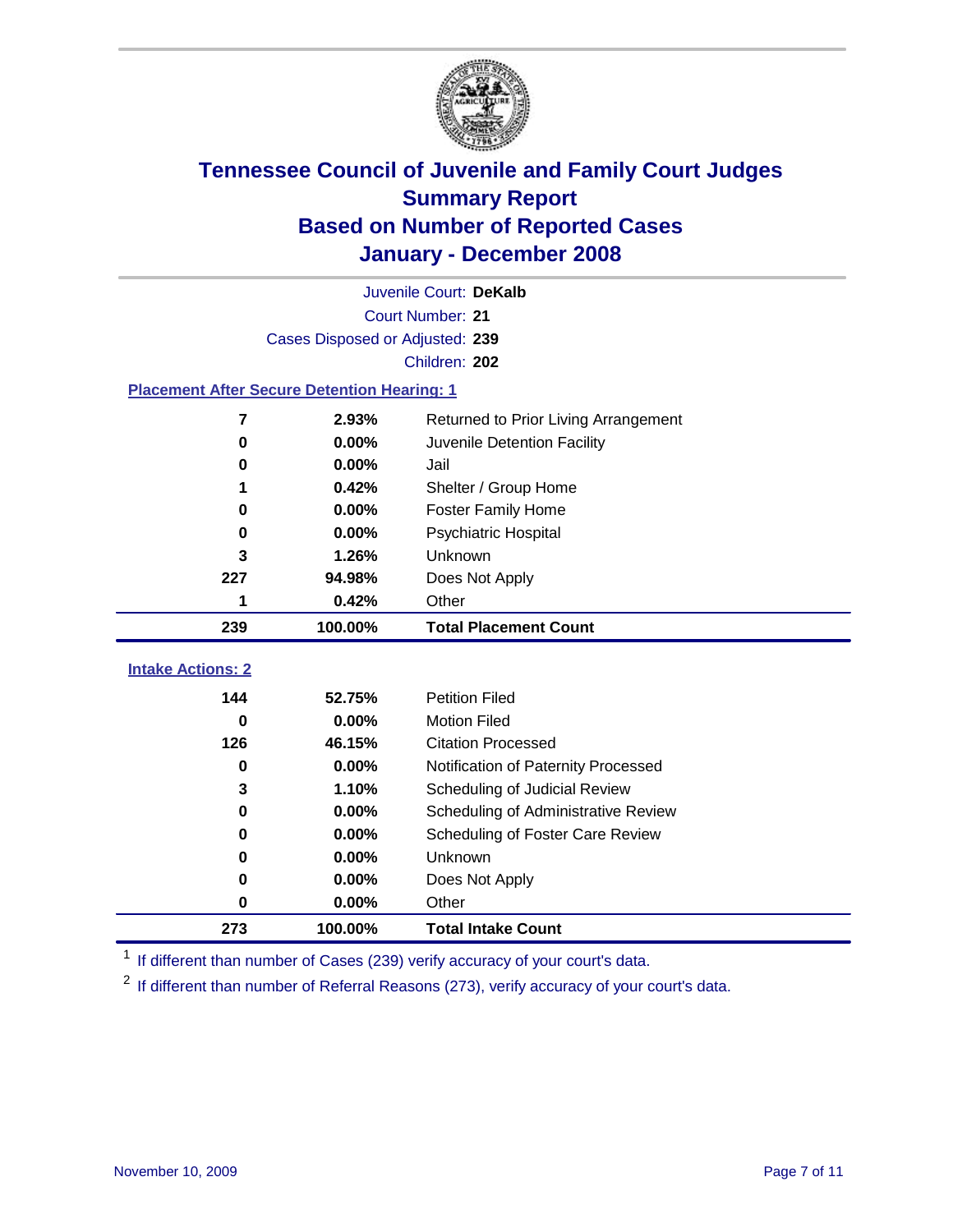

Court Number: **21** Juvenile Court: **DeKalb** Cases Disposed or Adjusted: **239** Children: **202**

### **Last Grade Completed by Child: 1**

| 0            | 0.00%   | Too Young for School     |
|--------------|---------|--------------------------|
| 0            | 0.00%   | Preschool                |
| 0            | 0.00%   | Kindergarten             |
| 0            | 0.00%   | 1st Grade                |
| 0            | 0.00%   | 2nd Grade                |
| 0            | 0.00%   | 3rd Grade                |
| 0            | 0.00%   | 4th Grade                |
| $\mathbf{2}$ | 0.99%   | 5th Grade                |
| 3            | 1.49%   | 6th Grade                |
| 1            | 0.50%   | 7th Grade                |
| 4            | 1.98%   | 8th Grade                |
| 14           | 6.93%   | 9th Grade                |
| 10           | 4.95%   | 10th Grade               |
| 26           | 12.87%  | 11th Grade               |
| 1            | 0.50%   | 12th Grade               |
| 0            | 0.00%   | Non-Graded Special Ed    |
| 0            | 0.00%   | <b>GED</b>               |
| 0            | 0.00%   | Graduated                |
| 0            | 0.00%   | Never Attended School    |
| 140          | 69.31%  | Unknown                  |
| 1            | 0.50%   | Other                    |
| 202          | 100.00% | <b>Total Child Count</b> |

### **Enrolled in Special Education: 1**

| 45  | 0.50%<br>22.28% | Yes<br>No                |  |
|-----|-----------------|--------------------------|--|
| 156 | 77.23%          | Unknown                  |  |
| 202 | 100.00%         | <b>Total Child Count</b> |  |

One child could be counted in multiple categories, verify accuracy of your court's data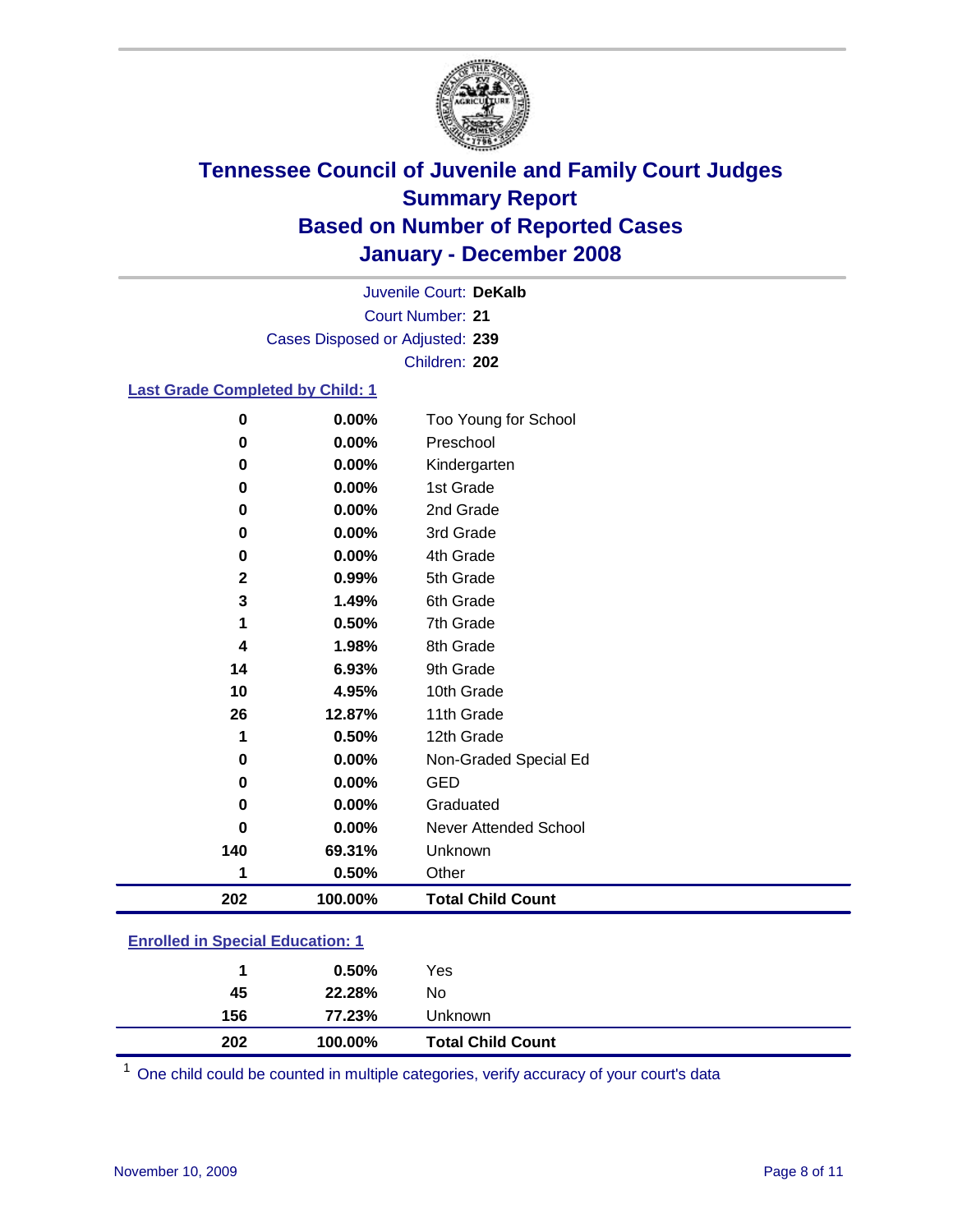

|                              |                                 | Juvenile Court: DeKalb    |
|------------------------------|---------------------------------|---------------------------|
|                              | Court Number: 21                |                           |
|                              | Cases Disposed or Adjusted: 239 |                           |
|                              |                                 | Children: 202             |
| <b>Action Executed By: 1</b> |                                 |                           |
| 273                          | 100.00%                         | Judge                     |
| 0                            | $0.00\%$                        | Referee                   |
| 0                            | $0.00\%$                        | <b>YSO</b>                |
| 0                            | $0.00\%$                        | Other                     |
| 0                            | $0.00\%$                        | Unknown                   |
| 273                          | 100.00%                         | <b>Total Action Count</b> |

### **Formal / Informal Actions: 1**

| 116          | 42.49%   | Dismissed                                        |
|--------------|----------|--------------------------------------------------|
| 0            | 0.00%    | Retired / Nolle Prosequi                         |
| 52           | 19.05%   | <b>Complaint Substantiated Delinquent</b>        |
| 30           | 10.99%   | <b>Complaint Substantiated Status Offender</b>   |
| 0            | 0.00%    | <b>Complaint Substantiated Dependent/Neglect</b> |
| 0            | 0.00%    | <b>Complaint Substantiated Abused</b>            |
| 0            | 0.00%    | <b>Complaint Substantiated Mentally III</b>      |
| 0            | 0.00%    | Informal Adjustment                              |
| 35           | 12.82%   | <b>Pretrial Diversion</b>                        |
| 0            | 0.00%    | <b>Transfer to Adult Court Hearing</b>           |
| 0            | 0.00%    | Charges Cleared by Transfer to Adult Court       |
| 0            | $0.00\%$ | Special Proceeding                               |
| 0            | $0.00\%$ | <b>Review Concluded</b>                          |
| 38           | 13.92%   | Case Held Open                                   |
| $\mathbf{2}$ | 0.73%    | Other                                            |
| 0            | 0.00%    | Unknown                                          |
| 273          | 100.00%  | <b>Total Action Count</b>                        |

<sup>1</sup> If different than number of Referral Reasons (273), verify accuracy of your court's data.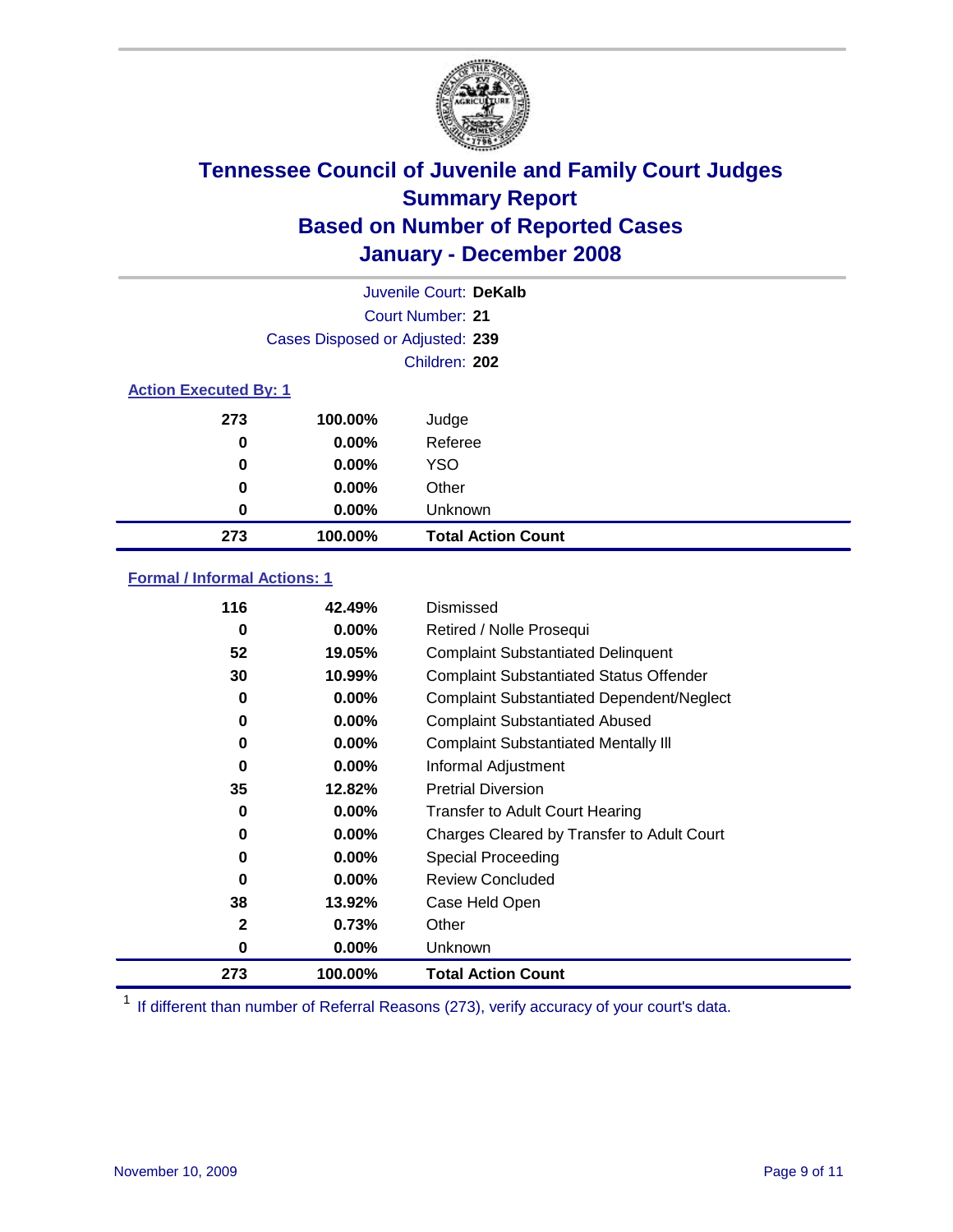

|                       |                                 | Juvenile Court: DeKalb                                |
|-----------------------|---------------------------------|-------------------------------------------------------|
|                       |                                 | <b>Court Number: 21</b>                               |
|                       | Cases Disposed or Adjusted: 239 |                                                       |
|                       |                                 | Children: 202                                         |
| <b>Case Outcomes:</b> |                                 | There can be multiple outcomes for one child or case. |
| 36                    | 13.43%                          | <b>Case Dismissed</b>                                 |
| 0                     | 0.00%                           | Case Retired or Nolle Prosequi                        |
| 1                     | 0.37%                           | Warned / Counseled                                    |
| 11                    | 4.10%                           | Held Open For Review                                  |
| 18                    | 6.72%                           | Supervision / Probation to Juvenile Court             |
| 1                     | 0.37%                           | <b>Probation to Parents</b>                           |
| 0                     | 0.00%                           | Referral to Another Entity for Supervision / Service  |
| 1                     | 0.37%                           | Referred for Mental Health Counseling                 |
| 2                     | 0.75%                           | Referred for Alcohol and Drug Counseling              |
| 0                     | 0.00%                           | <b>Referred to Alternative School</b>                 |
| 0                     | 0.00%                           | Referred to Private Child Agency                      |
| 43                    | 16.04%                          | Referred to Defensive Driving School                  |
| 0                     | 0.00%                           | Referred to Alcohol Safety School                     |
| 40                    | 14.93%                          | Referred to Juvenile Court Education-Based Program    |
| 0                     | 0.00%                           | Driver's License Held Informally                      |
| 0                     | 0.00%                           | <b>Voluntary Placement with DMHMR</b>                 |
| 0                     | 0.00%                           | <b>Private Mental Health Placement</b>                |
| 0                     | 0.00%                           | <b>Private MR Placement</b>                           |
| 0                     | 0.00%                           | Placement with City/County Agency/Facility            |
| 1                     | 0.37%                           | Placement with Relative / Other Individual            |
| 2                     | 0.75%                           | Fine                                                  |
| 62                    | 23.13%                          | <b>Public Service</b>                                 |
| 0                     | 0.00%                           | Restitution                                           |
| 0                     | 0.00%                           | <b>Runaway Returned</b>                               |
| 0                     | 0.00%                           | No Contact Order                                      |
| $\bf{0}$              | 0.00%                           | Injunction Other than No Contact Order                |
| 14                    | 5.22%                           | <b>House Arrest</b>                                   |
| 0                     | 0.00%                           | <b>Court Defined Curfew</b>                           |
| 0                     | 0.00%                           | Dismissed from Informal Adjustment                    |
| 0                     | 0.00%                           | <b>Dismissed from Pretrial Diversion</b>              |
| 0                     | 0.00%                           | Released from Probation                               |
| 0                     | 0.00%                           | <b>Transferred to Adult Court</b>                     |
| 0                     | 0.00%                           | <b>DMHMR Involuntary Commitment</b>                   |